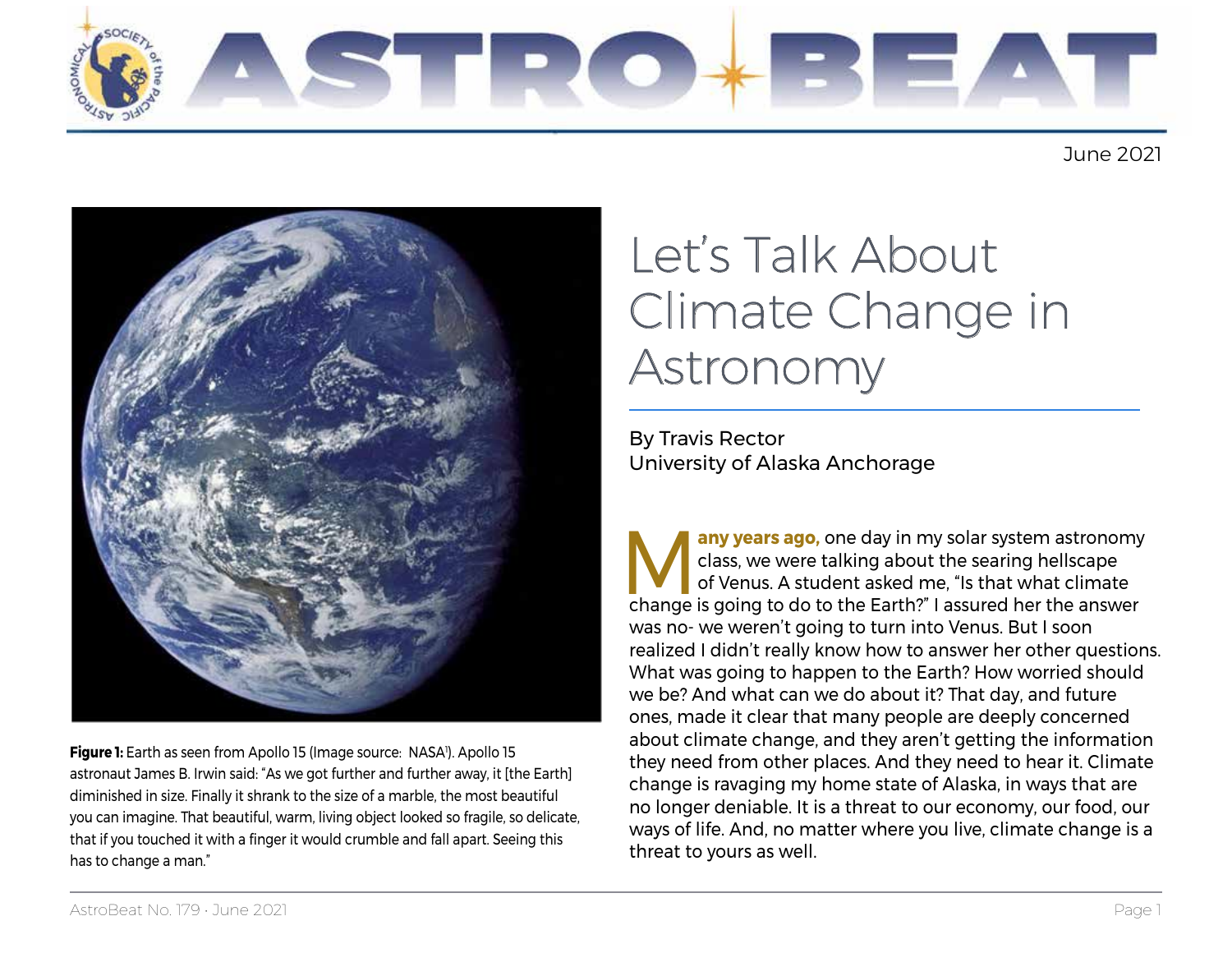But what does astronomy have to do with climate change? As it turns out, a lot. The science of climate change is woven into astronomy. For example, the geologic histories of Mars and Venus tell chilling stories of planets that were oh so close to being like Earth, but then weren't. They serve as a warning that planets don't necessarily stay habitable. Of course the climates of Venus and Mars have

## **CLIMATE SOLUTIONS BY SECTOR**



**Figure 2:** Categories of climate solutions, from Project Drawdown at [https://www.drawdown.org.](https://www.drawdown.org)

changed due to natural variations. The Earth's climate changes naturally too, but on the timescales of many thousands of years. Variations in the brightness of the Sun are often mistakenly blamed, but scientists now know for certain that the climate change we've experienced over the last 100 years or so can only be explained by human activity, primarily from the burning of fossil fuels.

today.

Sometimes people wonder, if things get really bad here on Earth, if we might be able to move to another planet. The frequent news stories about the discovery of new exoplanets, often in so-called "habitable zones," has led to a misconception that there is a wealth of worlds out there that we could possibly move to if needed. Pictures And even if we could, these exoplanets are so far away we couldn't possibly relocate to them. Mars at its closest is about four light minutes away from us. The nearest star is over four light years. Compare four minutes to four years and you'll get a sense of how much bigger that is. And we can't even yet get one human to Mars, much less all of humanity! It is clear that there truly is "no Planet B." And it's important that everyone knows that we have no choice but to keep Earth's climate habitable, not just for ourselves but for the plants and animals we rely upon. That is the astronomical message about climate change; and it is what compels many astronomers, including myself, to take action.

of Captain Kirk and Mr. Spock beaming down to an exotic, yet strangely familiar, planet may come to mind. Unfortunately the term "habitable zone" does not necessarily mean that a planet in this zone is habitable. It simply means that it could in principle have the right conditions for liquid water to be on its surface. It doesn't mean that there actually is water, or that there is life, or that we could

actually live there.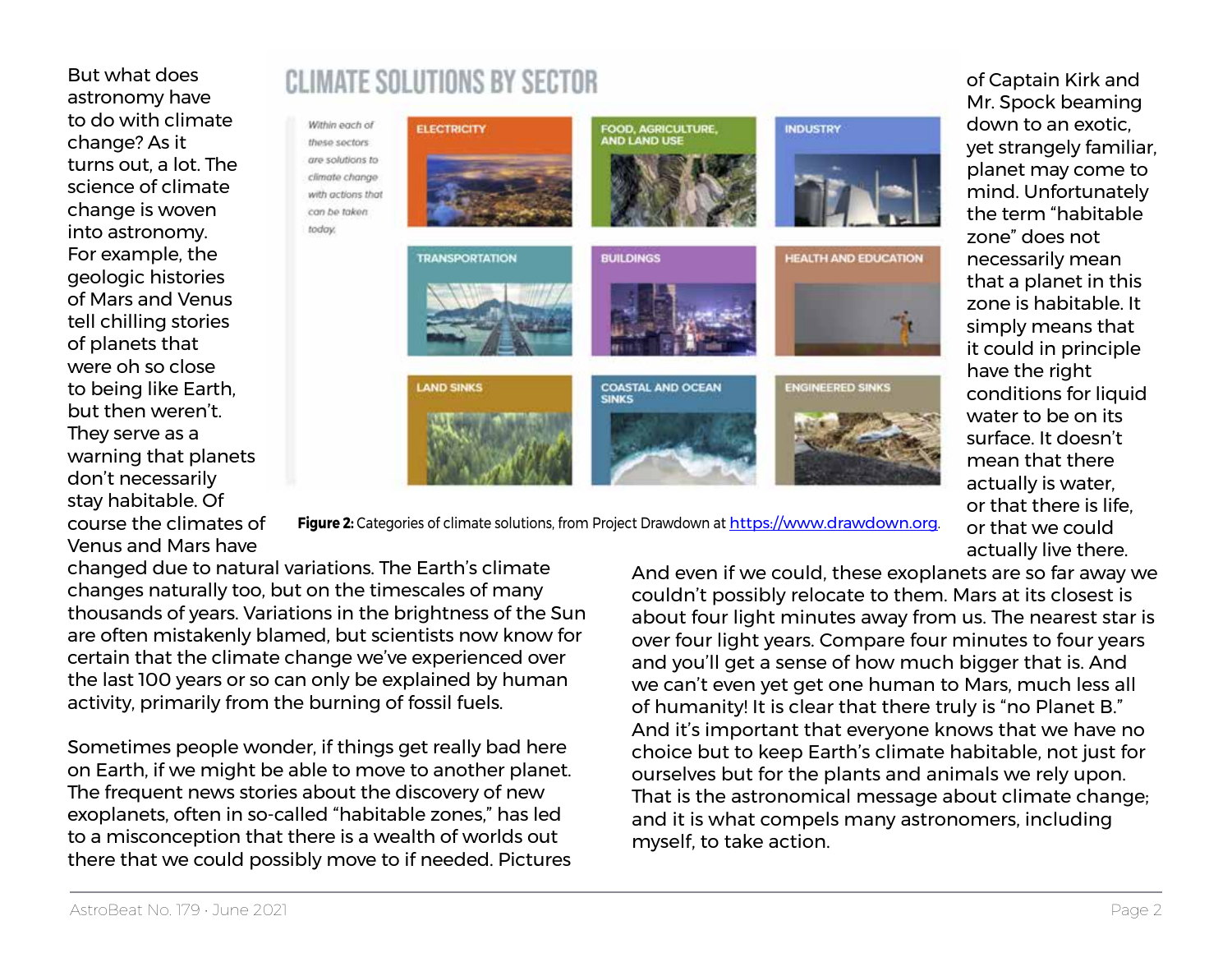

Estimated % of adults who think global warming is happening (72%), 2020

#### Public Opinion Estimates, United States, 2020

| <b>BELIEFS</b>                                      |             |     |                                |
|-----------------------------------------------------|-------------|-----|--------------------------------|
| Global warming is happening                         | <b>SITE</b> |     |                                |
|                                                     |             | 725 | <b>ISN</b>                     |
| Tex                                                 |             |     | No                             |
| Global warming is caused mostly by human activities |             |     |                                |
|                                                     | <b>STV</b>  | 22% |                                |
| <b>Human activities</b>                             |             |     | Natural changes                |
| Most acientists think global warming is happening   |             |     |                                |
|                                                     | <b>MV</b>   | 25  |                                |
| Tes                                                 |             |     | There is a lot of disagreement |
| Global warming is affecting the weather             |             |     |                                |
|                                                     |             | MN  | is.                            |
| Agree                                               |             |     | Disagree                       |

**Figure 3:** Example of public opinion data from the Yale Program on Climate Change Communication, from [https://climatecommunication.yale.edu/](https://climatecommunication.yale.edu/visualizations-data/ycom-us/) [visualizations-data/ycom-us/](https://climatecommunication.yale.edu/visualizations-data/ycom-us/).

Climate change is a problem that we've talked about for decades, but we no longer have time to wait. To avoid the worst consequences we need to dramatically reduce our carbon emissions- cutting them in half over the next decade and getting to minimal carbon emissions by 2050. The good news is that we already have the solutions we need to achieve these goals. We don't need radical new technologies. Project Drawdown2 does a wonderful job of describing the different solutions available to us (see Fig. 2). And what's exciting is that these solutions can also make our lives better.

**So what can you do to help?** Climate scientist Dr.<br>
Since climate change can be controversial, you may<br>
be afraid of "starting a fight" by bringing it up. You may also Katherine Hayhoe has simple advice. Talk about it! Since climate change can be controversial, you may worry that others don't care about it, but that's not the case. According to surveys by the Yale Program on Climate Change Communication<sup>3</sup>, the majority of Americans believe climate change is happening and is caused by human activity (see Fig. 3). They are also concerned about the risks of climate change. And they overwhelmingly support policies to address it.

At the same time, two-thirds of Americans say that they rarely or never talk about the problem. You don't have to be an expert on climate change to talk about it. Just by expressing your concern you're helping others to do the same. That can lead to conversations about what we, collectively and as individuals, can do to solve the problem. It helps to make the conversation personal. How is it going to affect you? Most people know climate change is a problem, but few know how it will impact them. The National Climate Assessment Report<sup>4</sup> breaks down the consequences of climate change by region, so it's a great resource for learning how your community is being affected (see Fig. 4).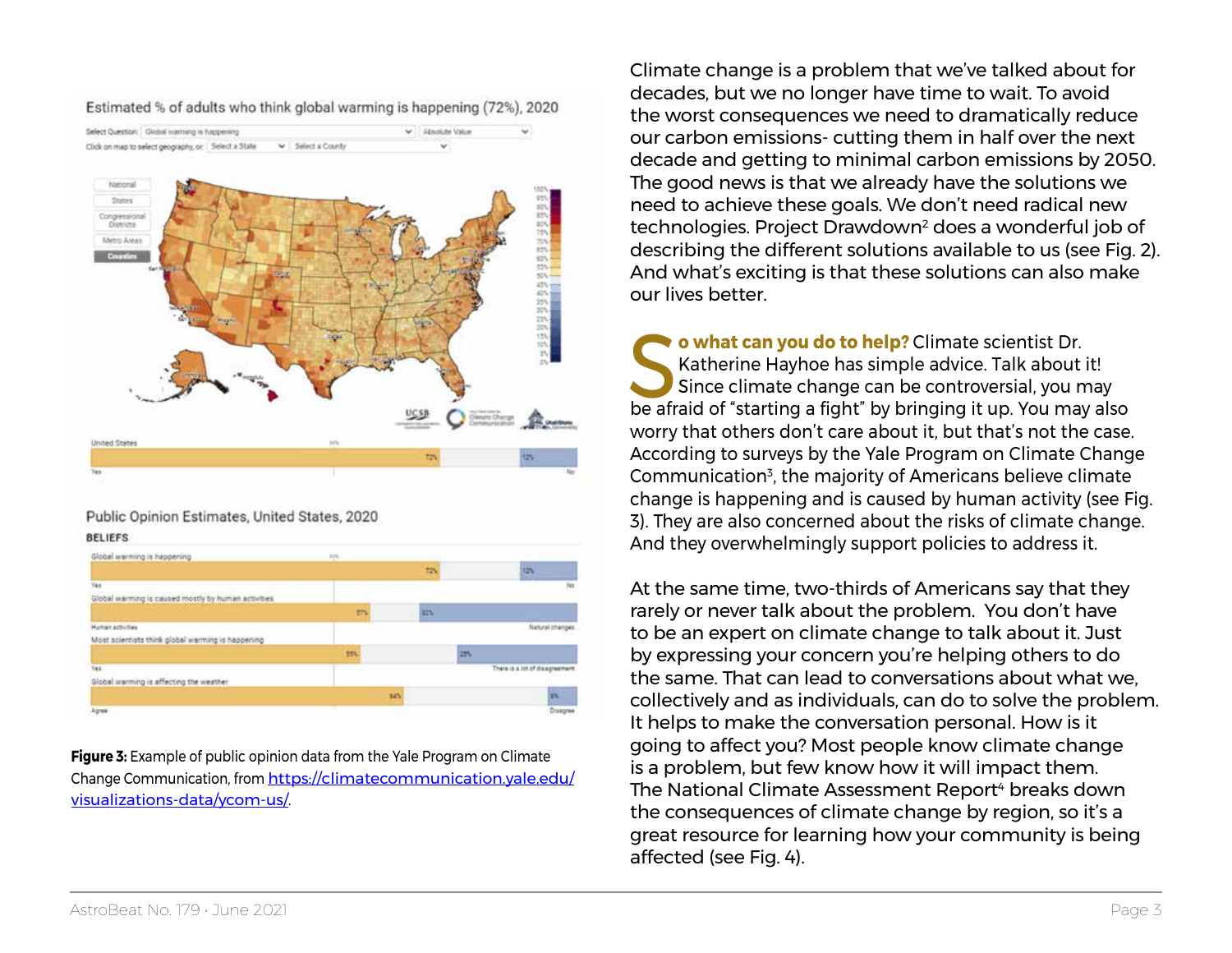Figure 25.2: Actions Responding to Climate Change  $\bigcirc$   $\otimes$   $\mathscr{E}$ Impacts and Vulnerabilities



**Figure 4:** Example figure from the National Climate Assessment Report (2018, <https://nca2018.globalchange.gov>), illustrating impacts in southwestern

You can also use your love of astronomy as an opportunity to talk about climate change. As I write this, Venus is visible in the western sky shortly after sunset. It's a great opportunity to talk about our sister planet, and the fact it is over 800°F on its surface because its atmosphere is much thicker and made almost entirely of carbon dioxide. You may be surprised how easily that leads to a conversation about what we're doing to the Earth's climate. See a story about exoplanets? Use it as an opportunity to talk about what makes our planet special. Talking about space travel? There are many compelling quotes from astronauts about how seeing the Earth from space gave them perspective (see Fig. 1 and its caption, and Fig. 5).

The astronomers perspective is what inspired us to create the organization "Astronomers for Planet Earth<sup>5</sup>", a grassroots organization of astronomy students, educators, and

scientists around the world that shares our astronomical perspective about the Earth and climate change. In collaboration with the ASP, we are organizing a Summer Symposium<sup>6</sup> on July 23rd on how you, an astronomy enthusiast, educator, or professional, can help to address climate change. I hope you will join us!

#### **Footnotes**

- **1.** (page 1): [https://commons.wikimedia.org/wiki/File:Apollo\\_15\\_Earth1.jpg](https://commons.wikimedia.org/wiki/File:Apollo_15_Earth1.jpg)
- **2.** (page 3):<https://www.drawdown.org>
- **3.** (page 3):<https://climatecommunication.yale.edu/visualizations-data/ycom-us/>
- **4.** (page 3):<https://nca2018.globalchange.gov>
- **5.** (page 4): <https://astronomersforplanet.earth>
- **6.** (page 4): [https://astrosociety.org/get-involved/events/asp2021-summer](https://astrosociety.org/get-involved/events/asp2021-summer-symposium/symposium-overview.html)[symposium/symposium-overview.html](https://astrosociety.org/get-involved/events/asp2021-summer-symposium/symposium-overview.html)

"You develop an instant global consciousness, a people orientation, an intense dissatisfaction with the state of the world, and a compulsion to do something about it. From out there on the moon, international politics looks so petty."



**Figure 5:** Another NASA image of the Earth, seen from the Moon, with a quote from Apollo astronaut Edgar Mitchell.